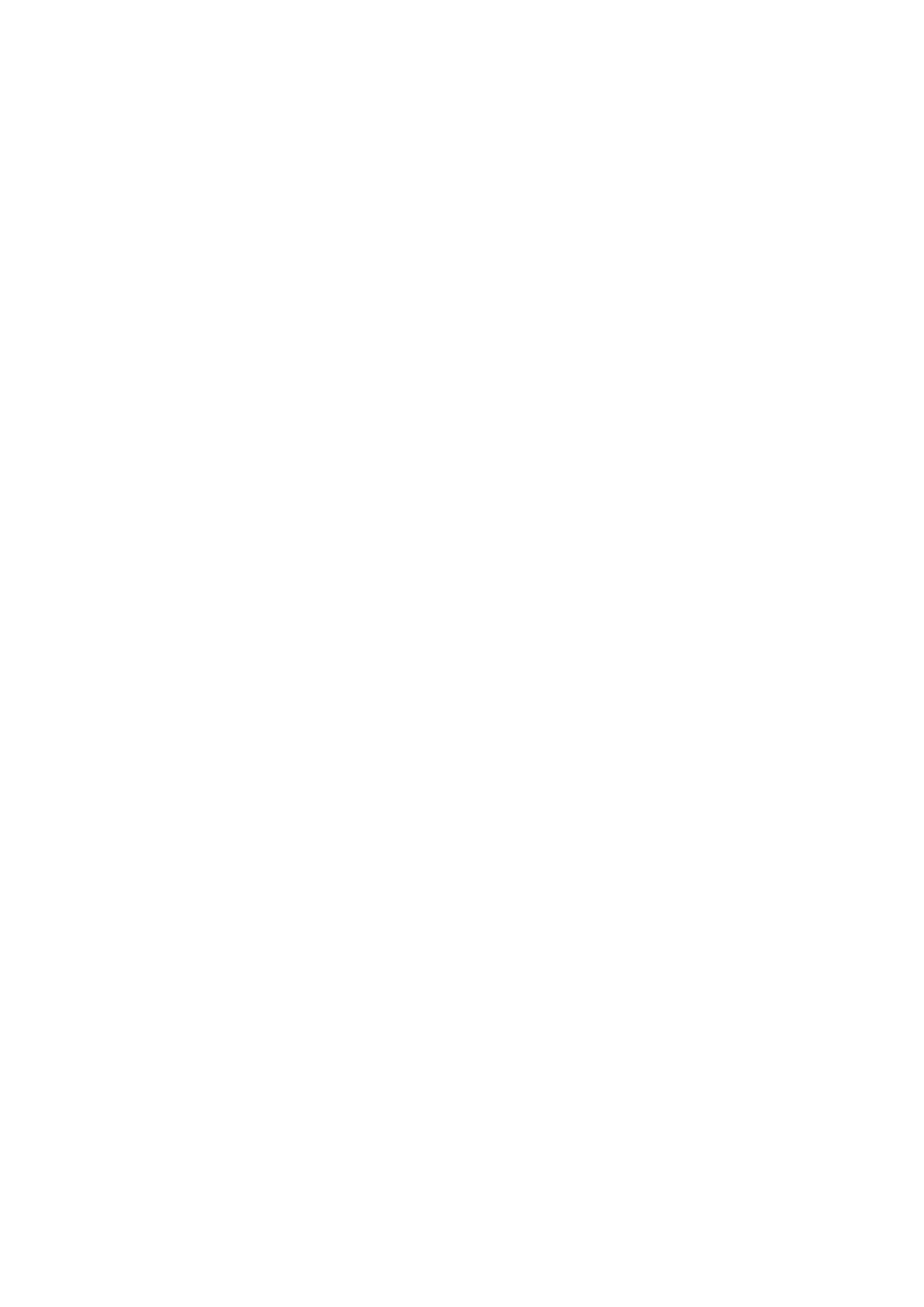# **Hunting of Wild Mammals Bill**

## [AS INTRODUCED]

## **CONTENTS**

## *Offences*

- 1. Hunting wild mammals with dogs<br>2. Trail hunting
- Trail hunting
- 3. Terrier work
- 4. Exempt hunting
- 5. Penalties

## *Final provisions*

- 6. Interpretation
- 7. Consequential amendment
- 8. Review<br>9. Commer
- 9. Commencement
- 10. Short title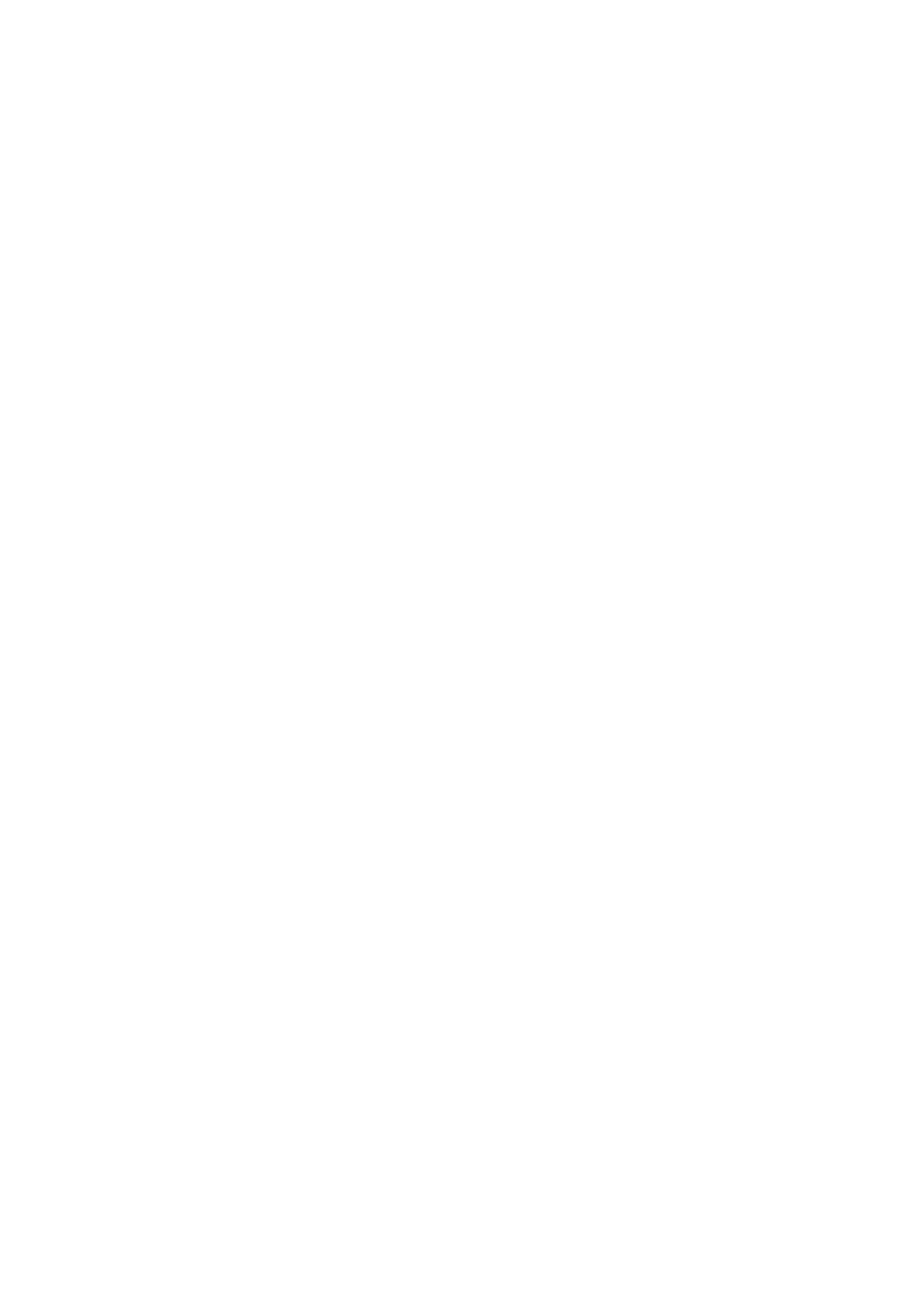A

## **BILL**

#### TO

Prohibit hunting wild mammals with dogs; to prohibit trail hunting; to prohibit terrier work; and for connected purposes.

 $\sum$  E IT ENACTED by being passed by the Northern Ireland Assembly and assented to by Her Majesty as follows:

#### *Offences*

#### **Hunting wild mammals with dogs**

<span id="page-4-1"></span><span id="page-4-0"></span>**1.—**(1) It is an offence to organise or participate in the hunting of a wild mammal with a dog.

5

## (2) Subsection [\(1\)](#page-4-0) does not apply to hunting which is exempt in accordance with section [4.](#page-4-4)

#### **Trail hunting**

<span id="page-4-3"></span>**2.—**(1) It is an offence to organise or participate in a trail hunt.

(2) In subsection [\(1\)](#page-4-3) "trail hunt" means any process in which one or more dogs are induced or permitted to follow the scent of a wild mammal (whether the trail of scent has been laid naturally or by human intervention). 10

#### **Terrier work**

<span id="page-4-2"></span>**3.—(1)** It is an offence to organise or participate in terrier work.

(2) In subsection [\(1\)](#page-4-2) "terrier work" means a process in which dogs are induced to enter a hole in the ground— 15

- (a) in order to flush out or otherwise force a wild mammal to leave the hole, or
- (b) in order to make it easier or quicker to dig a wild mammal out of the hole.

#### **Exempt hunting**

<span id="page-4-4"></span>**4.—**(1) The hunting of rats or mice is exempt for the purposes of section [1.](#page-4-1)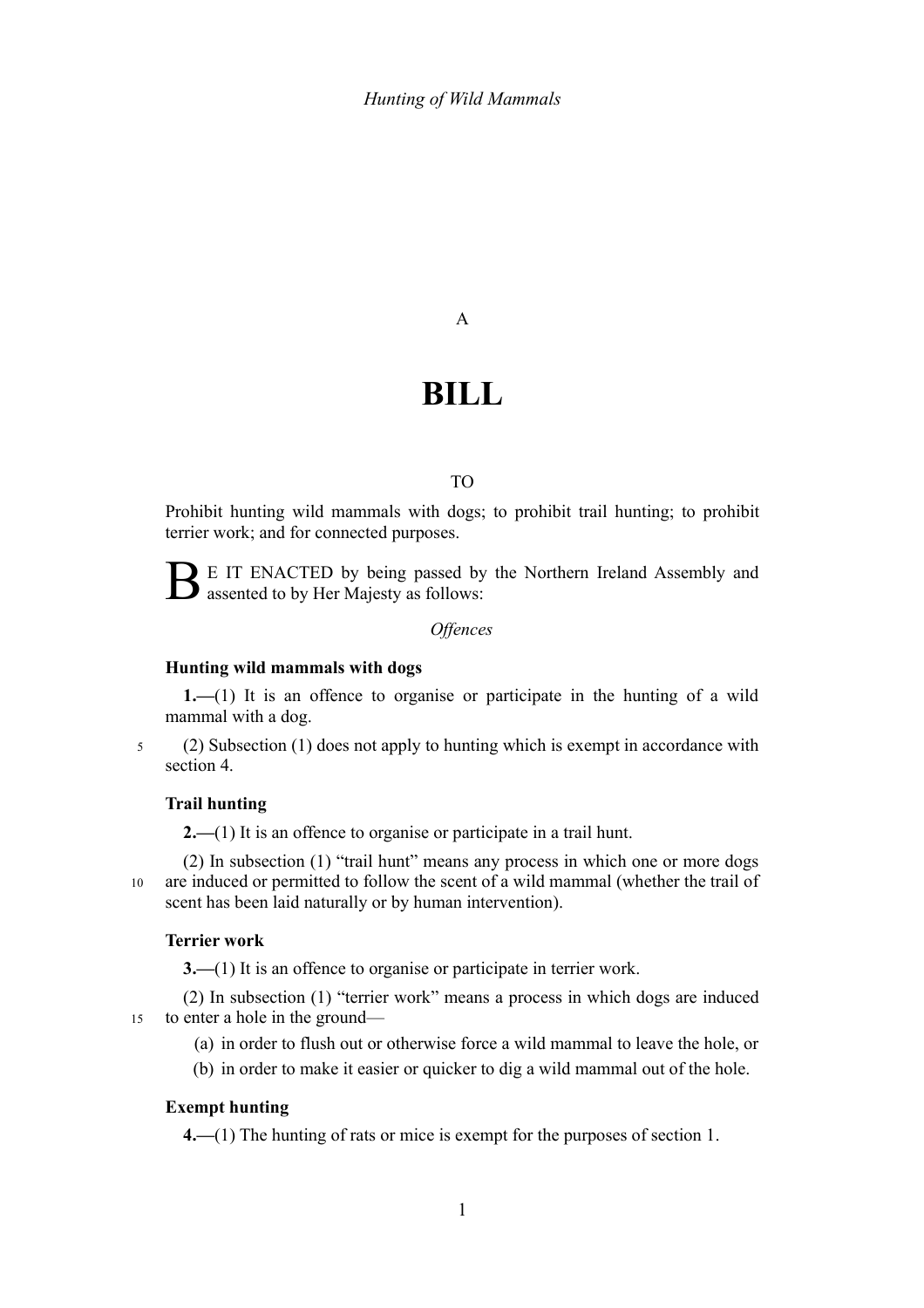#### *Hunting of Wild Mammals*

(2) Hunting is also exempt for the purposes of section [1](#page-4-1) if it satisfies the following conditions.

(3) Condition 1 is that the hunting consists wholly of stalking a wild mammal, or flushing it out of cover for the purpose of—

- (a) preventing or reducing serious damage which the wild mammal would otherwise cause to livestock, crops or property of any other kind,
	- (b) preventing or reducing serious damage which the wild mammal would otherwise cause to the biological diversity of an area, or
	- (c) obtaining meat to be used for human or animal consumption.

(4) Condition 2 is that the hunting takes place with the consent of each person who owns or occupies the land on which it takes place. 10

(5) Condition 3 is that no more than two dogs are used.

(6) Condition 4 is that reasonable steps are taken for the purpose of ensuring that as soon as possible after being found or flushed out the wild mammal is shot dead by a competent person. 15

#### **Penalties**

5

**5.** A person who commits an offence under this Act is liable—

- (a) on summary conviction, to imprisonment for a term not exceeding 12 months, or to a fine not exceeding £20,000, or both, and
- (b) on conviction on indictment, to imprisonment for a term not exceeding 5 years, or to a fine, or to both. 20

#### *Final provisions*

#### **Interpretation**

35

**6.—**(1) A reference in this Act to the hunting of a wild mammal with a dog includes any case where a wild mammal is pursued by one or more persons and one or more dogs are employed in that pursuit.  $25$ 

(2) For the purposes of this Act a person participates in hunting with dogs, or in trail hunting, whether or not the person is responsible for controlling any of the dogs used in the hunting.

- (3) In section [1](#page-4-1) the reference to participation in the hunting of a wild mammal with a dog includes a reference to participation in another activity (such as pursuit by dogs of an artificial or human scent) in the course of which a dog hunts a wild mammal. 30
	- (4) A reference in this Act to a wild mammal includes, in particular—
	- (a) a wild mammal which has been bred or tamed for any purpose,
		- (b) a wild mammal which is or has been in captivity or confinement,
		- (c) a wild mammal which has escaped or been released from captivity or confinement, and
		- (d) any mammal which is living wild.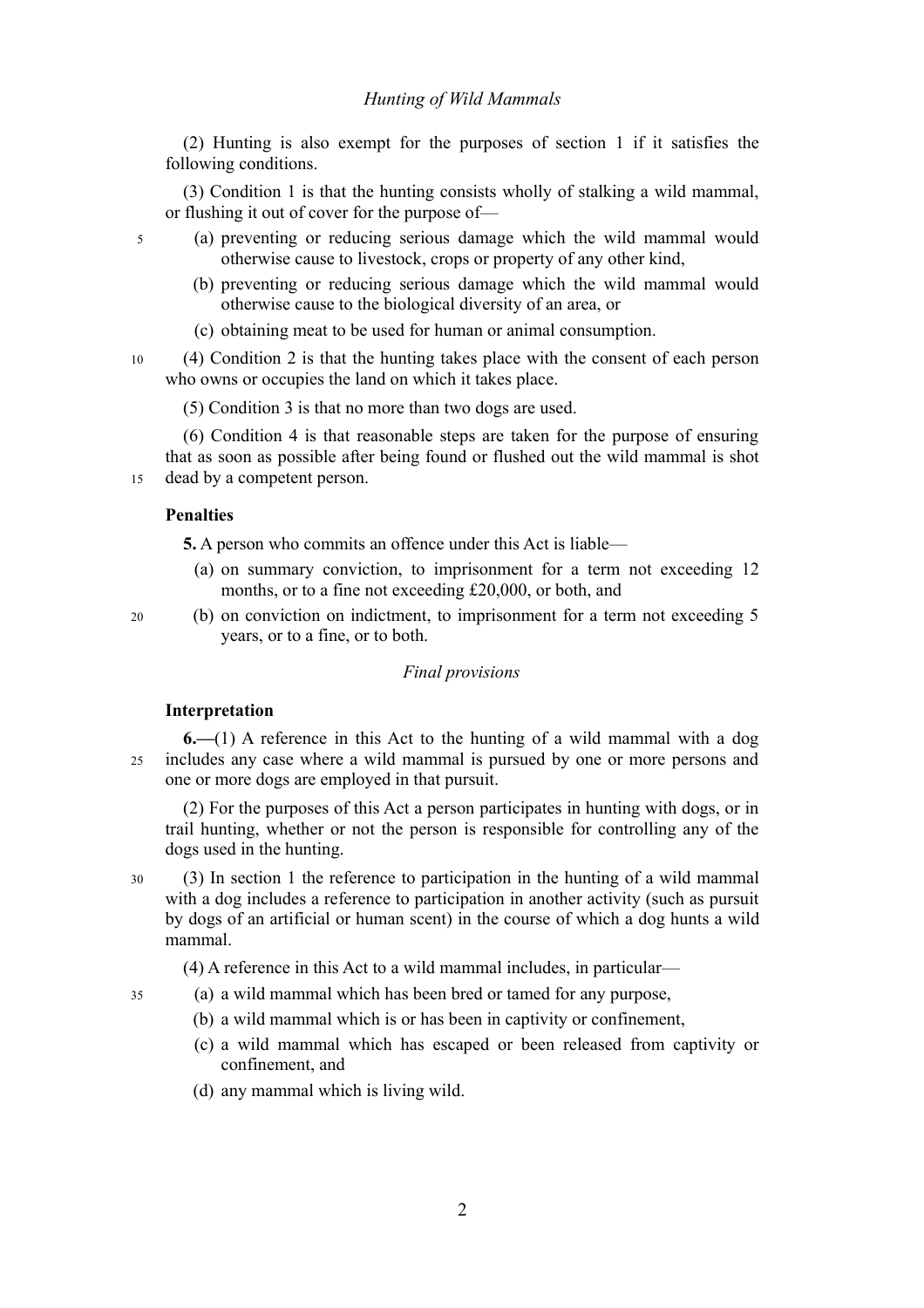#### *Hunting of Wild Mammals*

#### **Consequential amendment**

**7.** At the end of section 53 of the Welfare of Animals Act (Northern Ireland) 2011 (saving for hunting, coursing and fishing) add—

"(3) This section is without prejudice to the operation of the Hunting of Wild Mammals Act (Northern Ireland) 2021."

#### **Review**

5

**8.** The Department of Agriculture, Environment and Rural Affairs must review, and publish a report about, the operation of the provisions of this Act from time to time, and not less than once in each period of 5 years.

#### **Commencement** 10

**9.** This Act comes into operation at the end of the period of 6 months beginning with the day on which it receives Royal Assent.

### **Short title**

**10.** This Act may be cited as the Hunting of Wild Mammals Act (Northern Ireland) 2021. 15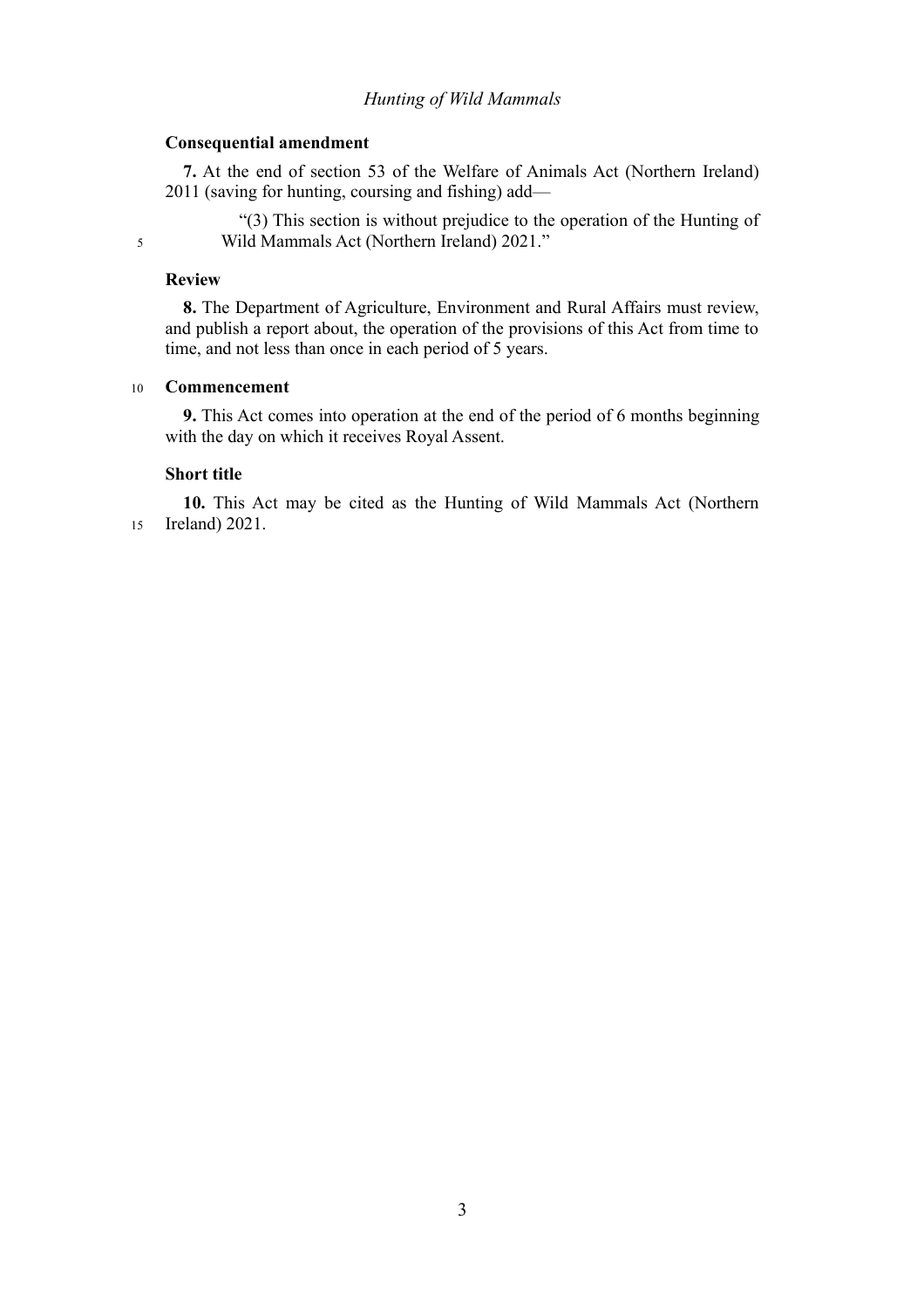# **Hunting of Wild Mammals Bill**

## [AS INTRODUCED]

A Bill to prohibit hunting wild mammals with dogs; to prohibit trail hunting; to prohibit terrier work; and for connected purposes.

Introduced by: Mr John Blair

On: 09 November 2021

Bill Type: Non-Executive Bill

## **ACCOMPANYING DOCUMENTS An Explanatory and Financial Memorandum is printed separately as NIA Bill 43/17-22 EFM.**